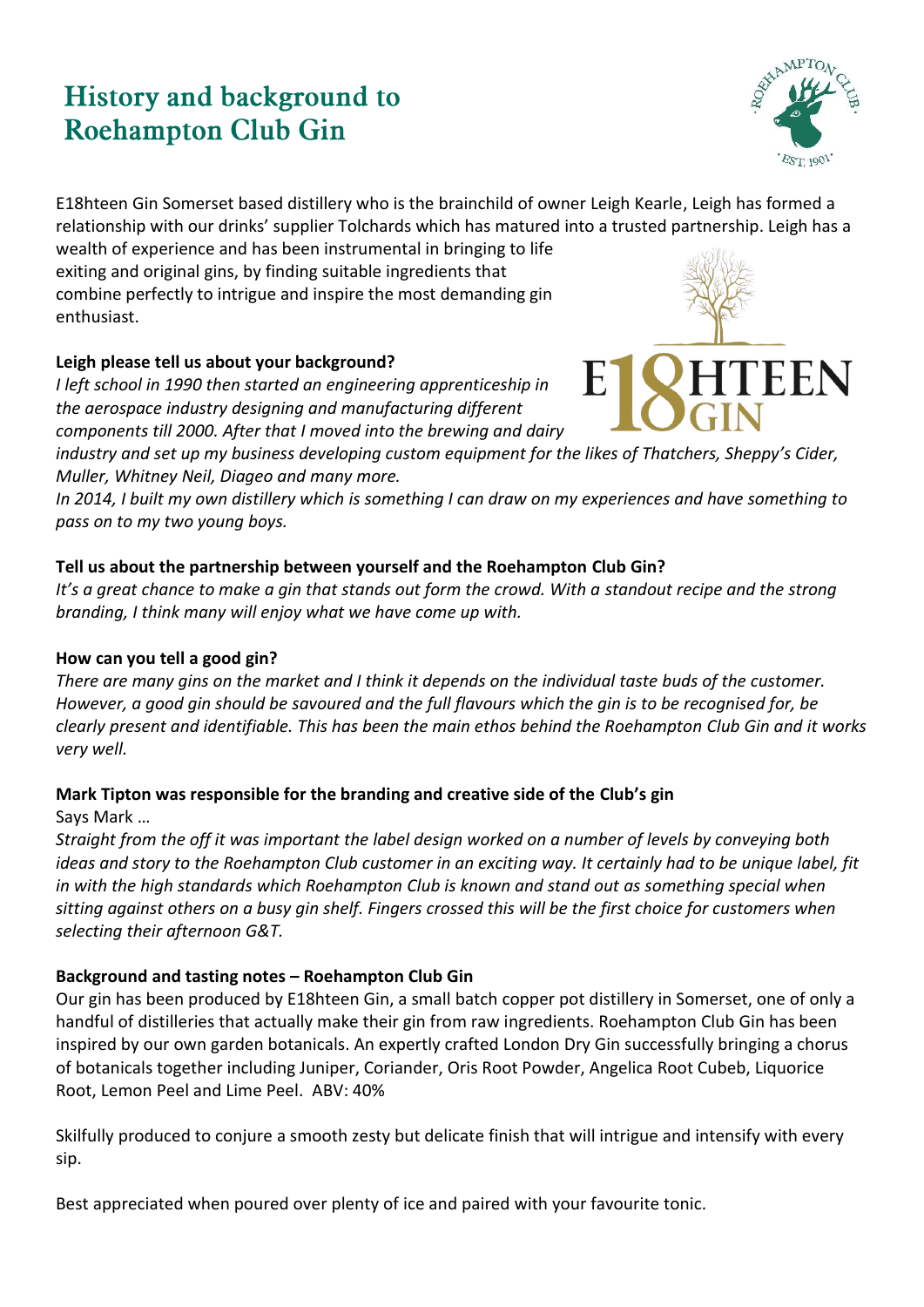# **Some ideas for enjoying Roehampton Club Gin**

## **Gin and Tonic Cup Cakes**

#### **INGREDIENTS:**

- 200g (7oz) unsalted butter, softened, plus extra to grease
- 200g (7oz) caster sugar
- 4 medium eggs, beaten
- 200g (7oz) self-raising flour
- Finely grated zest 1 lime
- 75ml (3fl oz) gin
- For the syrup
- 50g (4oz) caster sugar
- 50ml (4fl oz) tonic water
- 2tbsp gin

## **For the buttercream:**

- 200g unsalted butter, softened
- 450g icing sugar
- 2-3tbsp RC gin, to taste
- Finely grated zest of 1 lime

## **To decorate:**

- 2 limes, cut in half through their length and sliced into half moons
- Colourful straws, snipped into thirds

## **METHOD:**

1. Preheat oven to 180°C (160°C fan) mark 4. Line a 12-hole muffin tin with cupcake cases. In a large bowl beat butter and sugar with a handheld electric whisk until light and fluffy – about 5min. Gradually add eggs, beating well after each addition.

2. Fold in flour and lime zest, followed by the gin. Spoon into cases and bake for 25-30min or until a skewer inserted into the centre of a cake comes out clean.

3. Meanwhile, make sugar syrup: gently heat the caster sugar and tonic water in a small pan, stirring often, until the sugar dissolves. Turn up heat and boil for 1min. Stir in gin.

4. As soon as the cakes come out of the oven, poke holes into the top with a skewer and brush over the gin syrup. Leave to cool for 15min in the tin then transfer to a wire rack to cool completely.

5. Meanwhile, make the buttercream. Beat the butter until very soft with an electric whisk then beat in the icing sugar until smooth and creamy. Add the gin to taste and the lime zest. Pipe onto the cooled cupcakes and decorate with a half moon and a straw